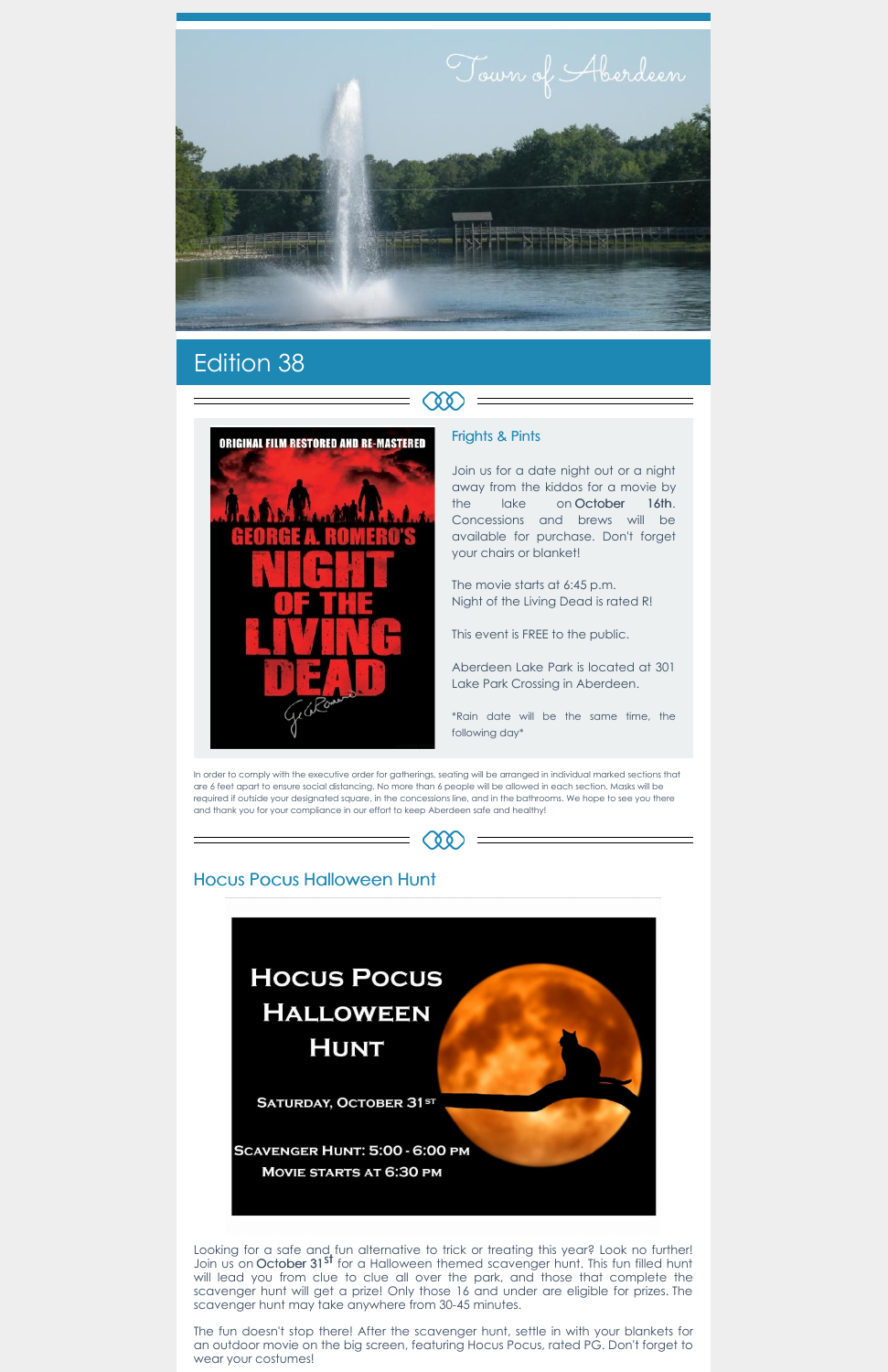Concessions will be available for purchase. This event is family friendly and is not designed to scare or spook anyone.

Aberdeen Lake Park is located at 301 Lake Park Crossing in Aberdeen.

In order to comply with the executive order for gatherings seating will be arranged in individual marked sections that are 6 feet apart to ensure social distancing. No more than 6 people will be allowed in each section. Masks will be required if outside your designated square, in the concessions line, and in the bathrooms. We hope to see you there and thank you for your compliance in our effort to keep Aberdeen safe and healthy!



## Volunteers Needed for the Historic Preservation Commission & Appearance and Beautification Commission

#### **Historic Preservation Commission**

The Town is looking for volunteers to serve on the Appearance & Beautification Commission. There are currently two (2) vacancies to be filled. Members must be residents of the town planning jurisdiction or operators of businesses within such jurisdiction.

The Town is looking for volunteers to serve on the Historic Preservation Commission. There are currently four (4) vacancies to be filled - two regular seats and two alternate seats.

Terms are appointed for four (4) years. Generally, the Commission meets on the third Monday of the month, unless otherwise posted. The purpose of the Commission is to help property owners conserve our historic neighborhoods, structures, and features by providing guidance and resources when they are planning changes to their properties within the Historic District.

To be considered for appointment, applicants shall be residents within the Town's planning jurisdiction, and shall have demonstrated experience or an interest in the preservation of historic structures, or should be employed in architecture, history, planning, archaeology, or a related discipline.

If interested in serving on either [Commission,](https://aberdeennc.municipalone.com/docview.aspx?docid=1565) please fill out an Advisory Board Application and return the completed application to Town Clerk Regina Rosy. Applications can be mailed to PO Box 785, Aberdeen, NC 28315; emailed to **rosy@townofaberdeen.net;** or brought to Town Hall located at 115 N. Poplar Street, Aberdeen.



#### Appearance & Beautification Commission

- October 12 6:00 p.m. Town Board Work Session
- October 15 6:00 p.m. Planning Board Meeting CANCELLED
- October 19 4:30 p.m. Historic Preservation Commission Meeting CANCELLED
- October 20 12:00 p.m. Appearance & Beautification Commission Meeting
- October 26 6:00 p.m. Town Board Meeting
- October 27 9:00 a.m. Downtown Aberdeen Advisory Board Meeting

Terms are appointed for two (2) years. Generally, the Commission meets on the third Tuesday of the month, unless otherwise posted. The purpose of this commission is to initiate, promote, and assist in the implementation of programs of general community beautification in the town and its environs. The commission also seeks to coordinate the activities of individuals, agencies, organizations, groups, public and private, whose plans, activities, and programs bear upon the appearance of the town and its environs. And lastly, this commission also directs the attention of the Town Board to ways in which the Town government may take direct action affecting the appearance of the town and its environs. Members shall have demonstrated experience or an interest in the appearance and beautification of the Town of Aberdeen, or should be employed in horticulture, planning, architecture, landscape architecture, or a related discipline.

## Free COVID-19 Testing Site to be held October 15th in Cameron Available to All Moore County Residents

A drive-thru testing event will be held October 15th from 9:00 a.m. - 1:00 p.m. at Cameron Baptist Church. Cameron Baptist Church is located at 593 Carthage Street in Cameron.

Residents must pre-register by calling 910-267-2044.

There is no out of pocket cost for insured or uninsured. If you are insured, please bring

your insurance information.

This event is sponsored by the Moore County Health Department and Goshen Medical Center, Inc.

 $=$   $\langle \delta \delta \rangle$ 

## Boards & Commissions Meeting Dates

View the agendas for all [meetings.](https://www.townofaberdeen.net/agenda.aspx?id=2146&catid=29)

## Want to Work for the Town or Know Someone Who Does?

The Town is currently accepting applications for the following positions: